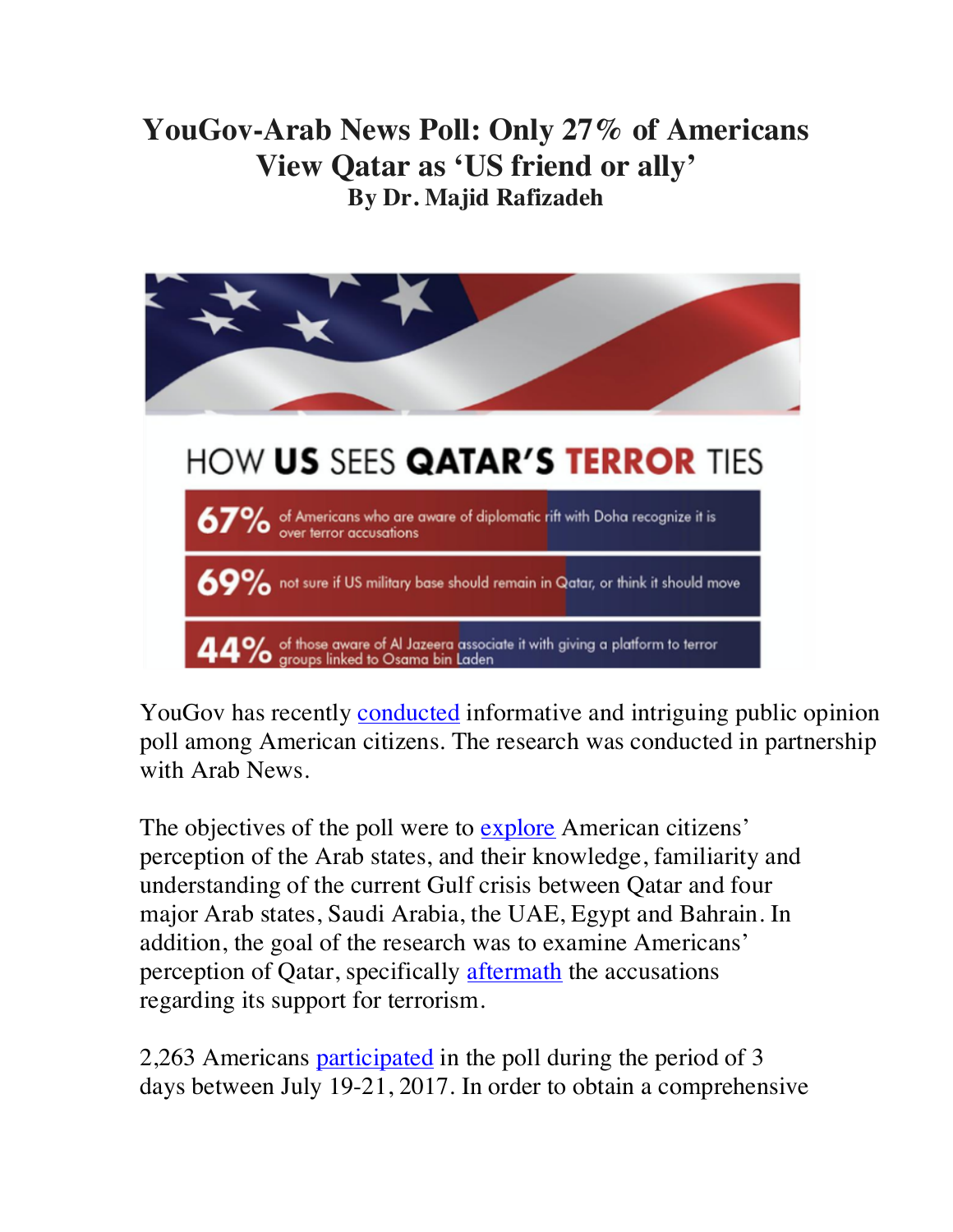representation of the US population, gender (49 percent males and 51 percent females), age (48 percent fell between the ages of 31 and 60), education, political education and ethnicity were taken into consideration.



The poll was conducted through 19 closed-ended questions, with an overall low margin error of approximately 2.2 percent. The average margin error in polls is approximately 3 percent.

Intriguingly, only 27 percent of Americans viewed Qatar as an ally or partner of the US. The poll found that "71 percent of Americans are aware, to various extents, of the diplomatic row. It also found that those who are aware have a good understanding of the reasons behind the crisis, with 67 percent correctly identifying that Qatar had been accused of supporting terror groups and meddling with the internal affairs of regional countries."

69 percent were not sure that the US should maintain its military base in Qatar. **44 percent** of the participants who were aware of the Qatar-funded network, Al Jazeera, assoacited the network with providing a platform for terror groups.